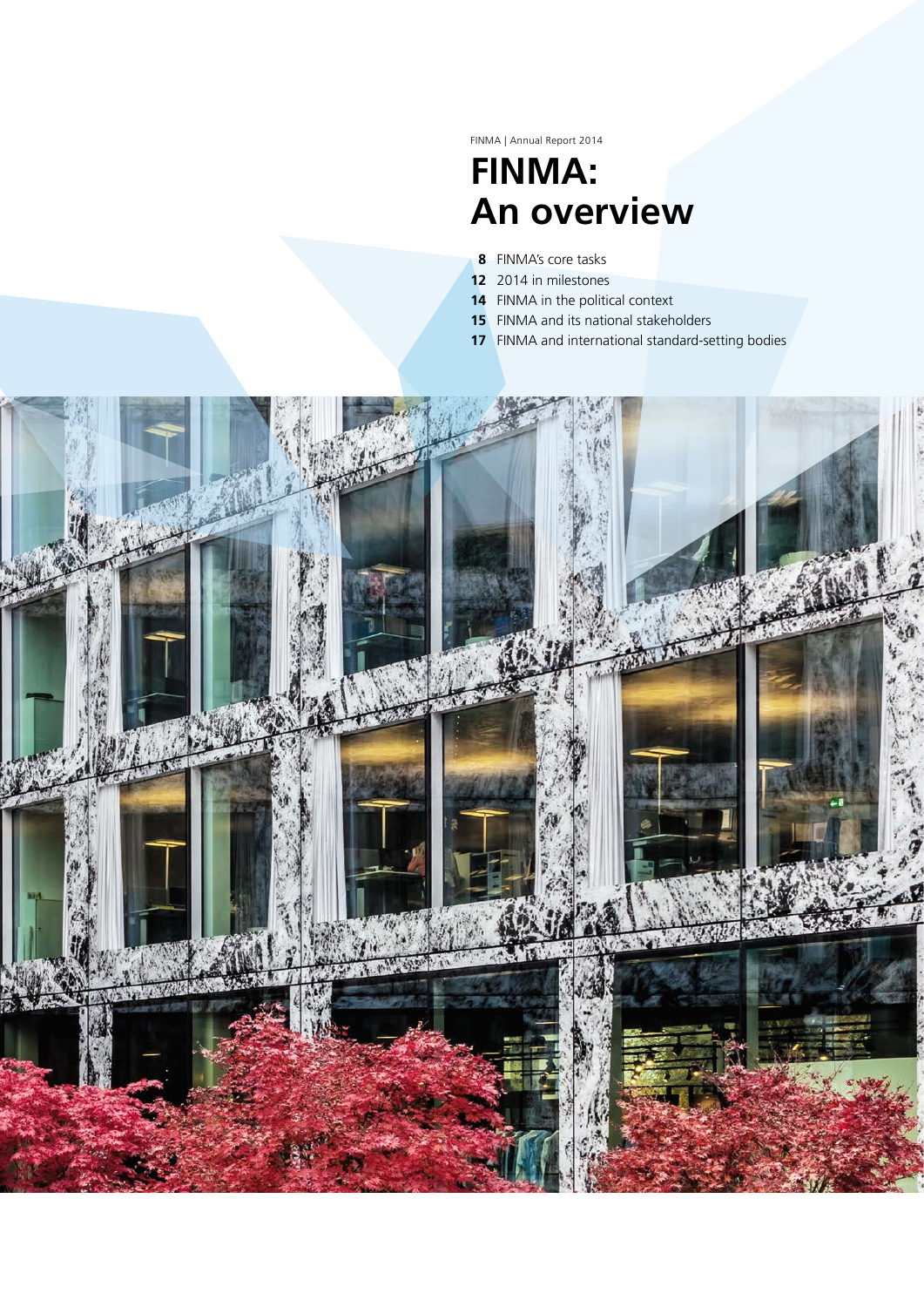# **FINMA's core tasks**

One of FINMA's core tasks is licensing financial service providers to engage in specific activities in the Swiss financial market, subject to their compliance with legal requirements. Once a licence has been issued, FINMA acts as supervisor, ensuring that the licensing conditions continue to be met at all times and taking corrective measures where necessary.

> FINMA licenses and supervises a wide range of providers in the financial market. Operating licences are generally issued in line with legal requirements; FINMA then continually monitors adherence to the licensing conditions. If supervisory law is violated, FINMA acts to restore compliance, initiating enforcement proceedings where necessary. It revokes licences as an ultimate sanction.

> Licensing conditions for conducting activities in the Swiss financial market are set down in financial market legislation and the associated implementing provisions. Individuals complying with those requirements can apply for a licence. In the interest of equal treatment and transparency, FINMA sets out the conditions for licence holders in FINMA ordinances and circulars. Generally, it also provides guidelines and templates to assist with licence applications.

#### **Licensing, authorisation and registration**

### **Licences to engage in a financial market activity**

FINMA mostly issues licences allowing the holders to engage in a specific financial market activity. Licensing conditions vary, depending on whether the holder is a bank, insurance company or other financial services provider.<sup>1</sup> Licence holders subject to prudential<sup>2</sup> supervision must satisfy requirements concerning their organisation, risk management and financial resources. These may also differ within a given group of licence holders. Systemically important banks, for example, must meet additional conditions for capital, liquidity and risk diversification, while insurance companies providing occupational pensions must hold special tied assets<sup>3</sup> to cover their obligations.

**Licensing of financial intermediaries under the Anti-Money Laundering Act** Licences for financial intermediaries under the Anti-Money Laundering Act (AMLA) take a different form. For instance, independent asset managers requiring a licence must demonstrate their ability to comply with specific duties of due diligence: they must conduct clarifications, put in place the relevant organisational measures and report any suspicions of money laundering.

Institutions issued with a FINMA licence for their financial market activities do not need a separate licence to act as financial intermediaries under AMLA, but FINMA still monitors their compliance with the AMLA due diligence requirements.

### **Recognition of self-regulatory organisations under the Anti-Money Laundering Act**

FINMA can also recognise self-regulatory organisations under AMLA. These ensure that their affiliated financial intermediaries – normally from the parabanking sector<sup>4</sup> – comply with their AMLA due diligence requirements.

#### **Registration**

Certain financial intermediaries such as insurance brokers are permitted or required to apply for registration. If they meet the requirements, which are purely formal in nature, they are entered in a register.

### **Product authorisation**

FINMA authorises collective investment schemes and certain insurance products in the socially sensitive areas of supplementary health insurance and occupational pensions. Here the tariffs and the general terms and conditions are reviewed in a preventive product control process. Collective invest-

<sup>1</sup> See "Types of licences and intensity of super-vision" chart, p. 11.

<sup>2</sup> See Glossary, p. 114.

<sup>3</sup> See Glossary, p. 115.

<sup>4</sup> See Glossary, p. 114.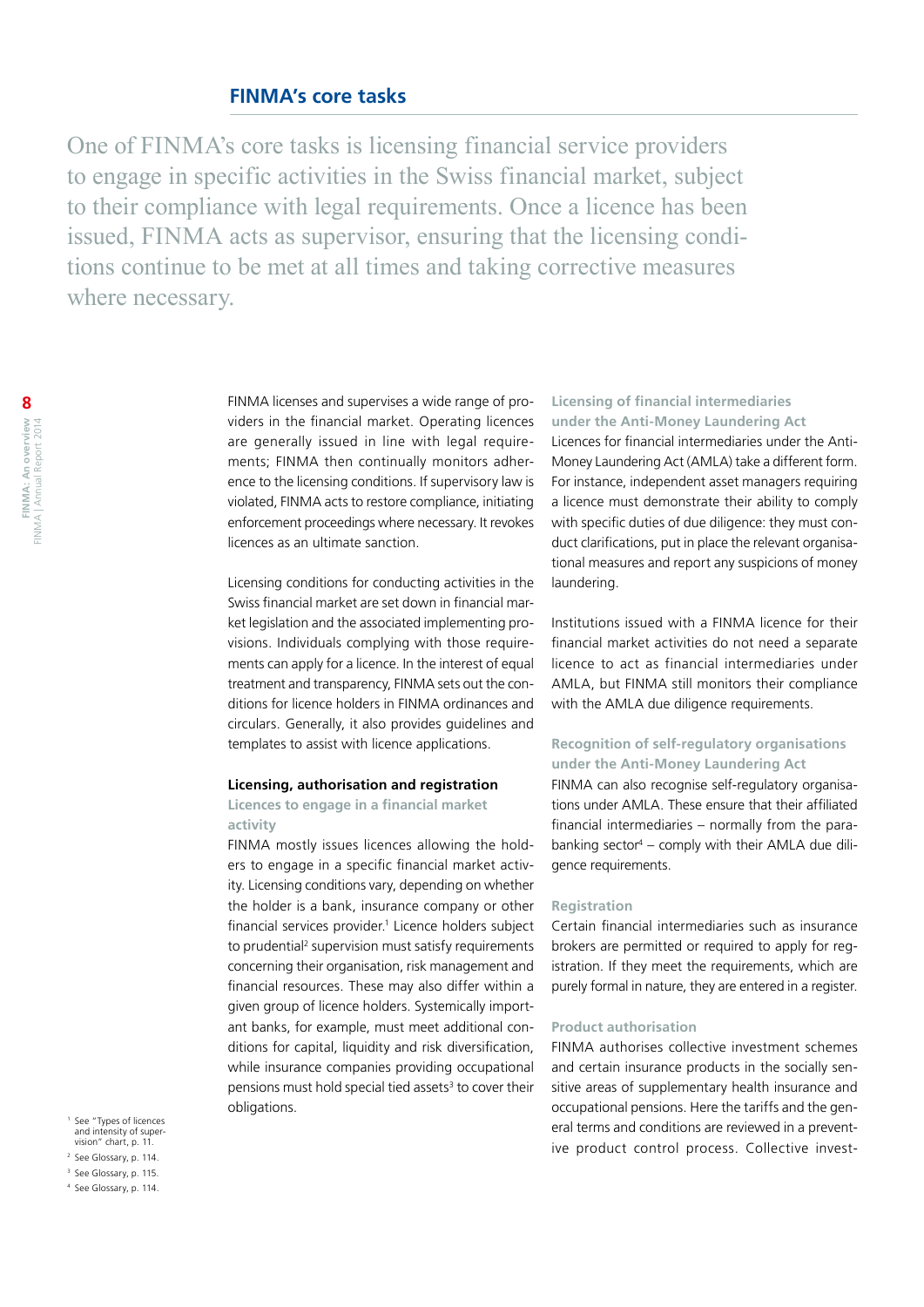ment schemes are authorised when the related documentation meets the requirements of the Collective Investment Schemes Act (CISA).

## **Authorisation of tariffs**

The only area in which FINMA authorises tariffs is insurance.<sup>5</sup> As mentioned, FINMA reviews and authorises institutions' tariffs for supplementary health insurance and all occupational pension risks, as well as the standard tariff drawn up by the sector for natural hazard insurance.

#### **Supervision<sup>6</sup>**

## **Prudential supervision**

Prudential supervision is a central task of the supervisory authority. FINMA adopts a risk-based approach under which it allocates each institution to a supervisory category<sup>7</sup> and assigns it an individual rating which then determines the intensity of supervision. FINMA applies this approach to the supervision of banks, insurance companies, securities dealers and licence holders managing collective investment schemes and financial market infrastructures.

Prudential supervision focuses on the soundness of both individual institutions and the system as a whole. The primary emphasis is on solvency (capital adequacy) and liquidity, but FINMA also monitors providers' risk management, business conduct and organisation. The aim is to protect creditors, investors and insured persons and secure the proper functioning of the financial markets. This is achieved by cross-institution monitoring and an associated risk warning function.

# **Supervision of distributors of collective investment schemes**

Distributors require a licence issued by FINMA, but the law does not place them under FINMA's prudential supervision. Instead, they are supervised by fund providers under a self-regulatory regime recognised by FINMA which requires licensed distributors to undergo an annual audit by an audit firm to establish whether they adhere to the rules for distributors and the obligation to report changes of circumstances as required under Article 16 CISA. Fund providers ensure that the audit reports are received on time and subject them to a systematic evaluation.

#### **Supervision of insurance intermediaries**

Insurance intermediaries registered with FINMA are not subject to ongoing supervision, but FINMA carries out regular random sampling to ensure that they comply with supervisory requirements. Where there are indications of irregularities, FINMA takes the necessary supervisory measures.

# **Supervision of compliance with due diligence requirements under the Anti-Money Laundering Act**

The due diligence obligations set out in AMLA are designed to prevent money laundering. FINMA's supervision of banks, securities dealers, insurance companies and collective investment schemes also extends to ensuring their compliance with these obligations. Self-regulation again plays a role here. The Agreement on the Swiss Banks' Code of Conduct with regard to the exercise of due diligence (CDB) contains provisions requiring banks, securities dealers and some CISA licence holders to verify the identity of the contracting partner and identify the beneficial owner. For insurance schemes, the corresponding document is the code of conduct issued by the Self-Regulatory Organisation of the Swiss Insurance Association (SRO-SIA).

<sup>&</sup>lt;sup>5</sup> See also "Overview of insurance companies", p. 50.

<sup>6</sup> See "Types of licences and intensity of supervision" chart, p. 11.

<sup>7</sup> See "Supervisory categories", p. 102 f.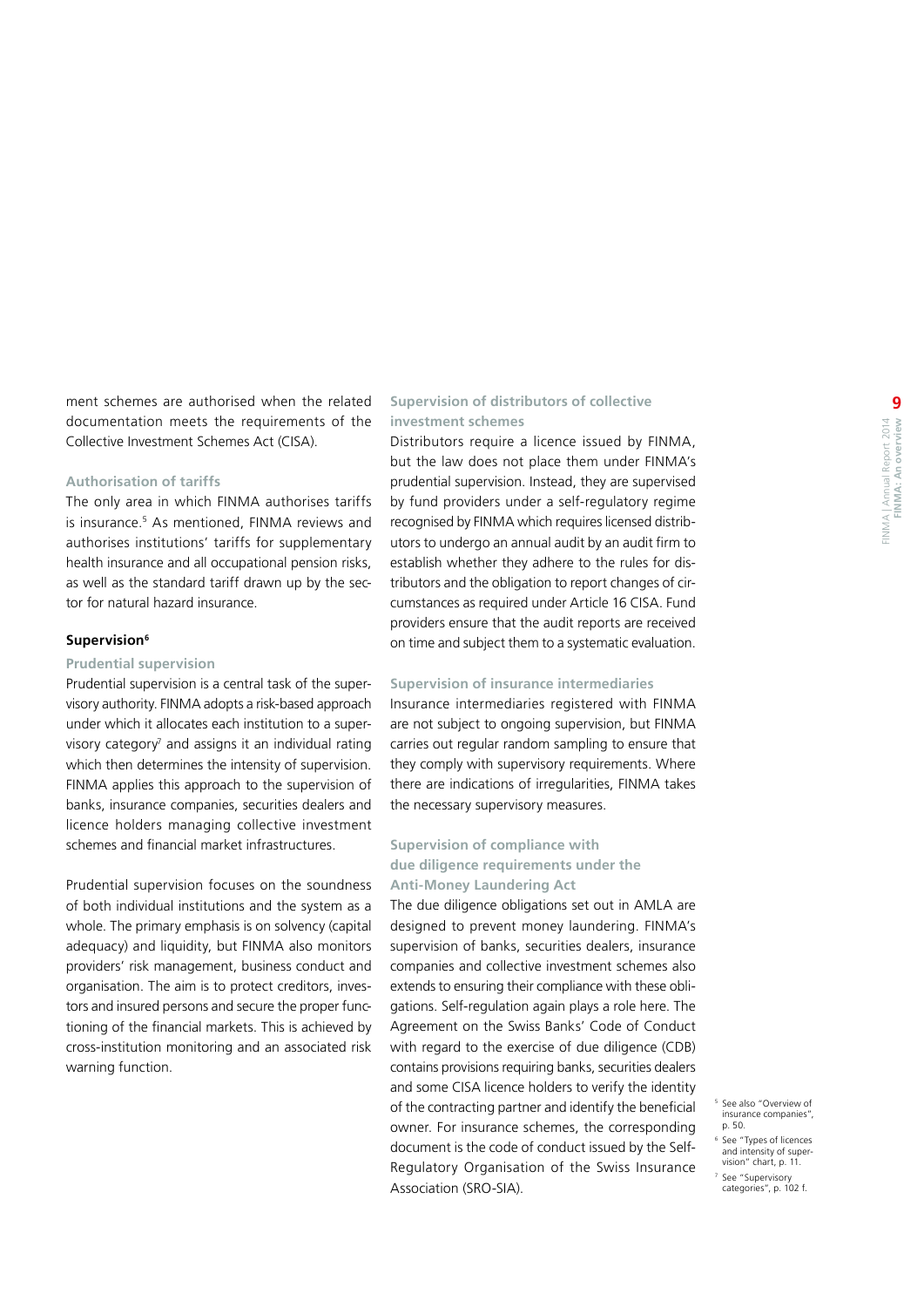Financial intermediaries in the para -banking sector, such as asset managers, fiduciaries, bureaux de change and payment services, can opt for supervision either directly by FINMA or by a self-regulatory organisation.

#### **General market supervision**

Unlike prudential supervision, which is primarily concerned with the soundness of institutions, mar ket supervision focuses on integrity and propriety in business conduct. Under the Stock Exchange Act (SESTA), which prohibits insider trading and market manipulation and contains rules on the disclosure of shareholdings, FINMA can exercise powers relating to market conduct rules. As self -regulating institutions, exchanges must have their own front -line supervisory organisation covering operations, management and monitoring, whereas FINMA concentrates on deter mining where enforcement is needed and taking the appropriate measures. FINMA is responsible for ensuring compliance with market conduct rules designed to promote investors' trust in the function ing of the financial market. Since the revised Stock Exchange Act came into force on 1 May 2013, FINMA can enforce market conduct rules against individuals, not just licensed and supervised market participants.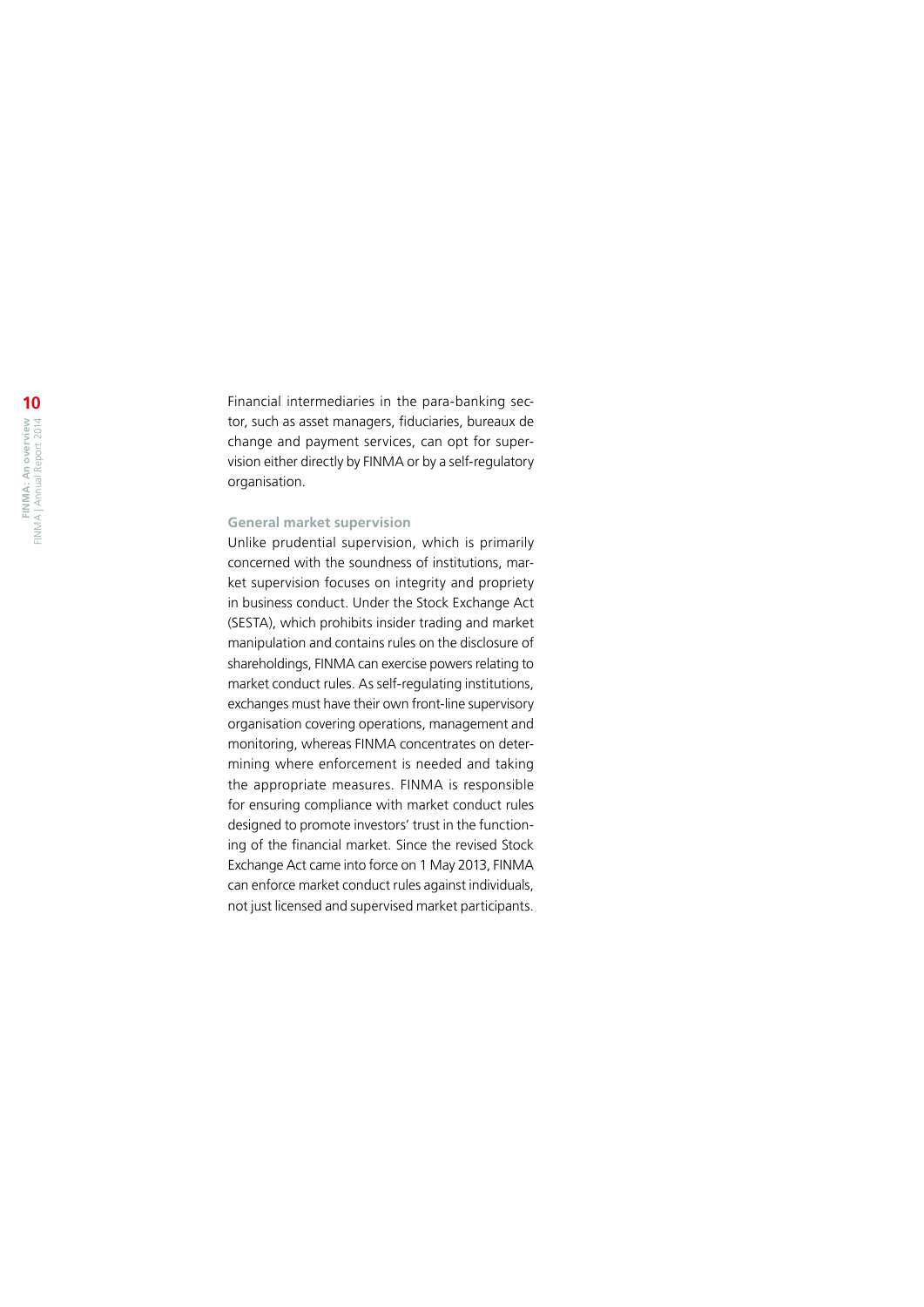# Overview of licensing and supervision

As an ultimate measure, FINMA has the power to revoke licences, authorisation, recognition or registration from any provider that ceases to comply with licensing requirements or has seriously violated supervisory law. Even licence holders such as insurance intermediaries that are not subject to prudential supervision are supervised on a limited, though not ongoing, basis.

Intensity of supervision varies depending on the licence holder, risk category and type of licence. Prudential supervision is the most comprehensive form.

# **Types of licences and intensity of supervision<sup>8</sup>**



<sup>8</sup> This chart is a simplified representation.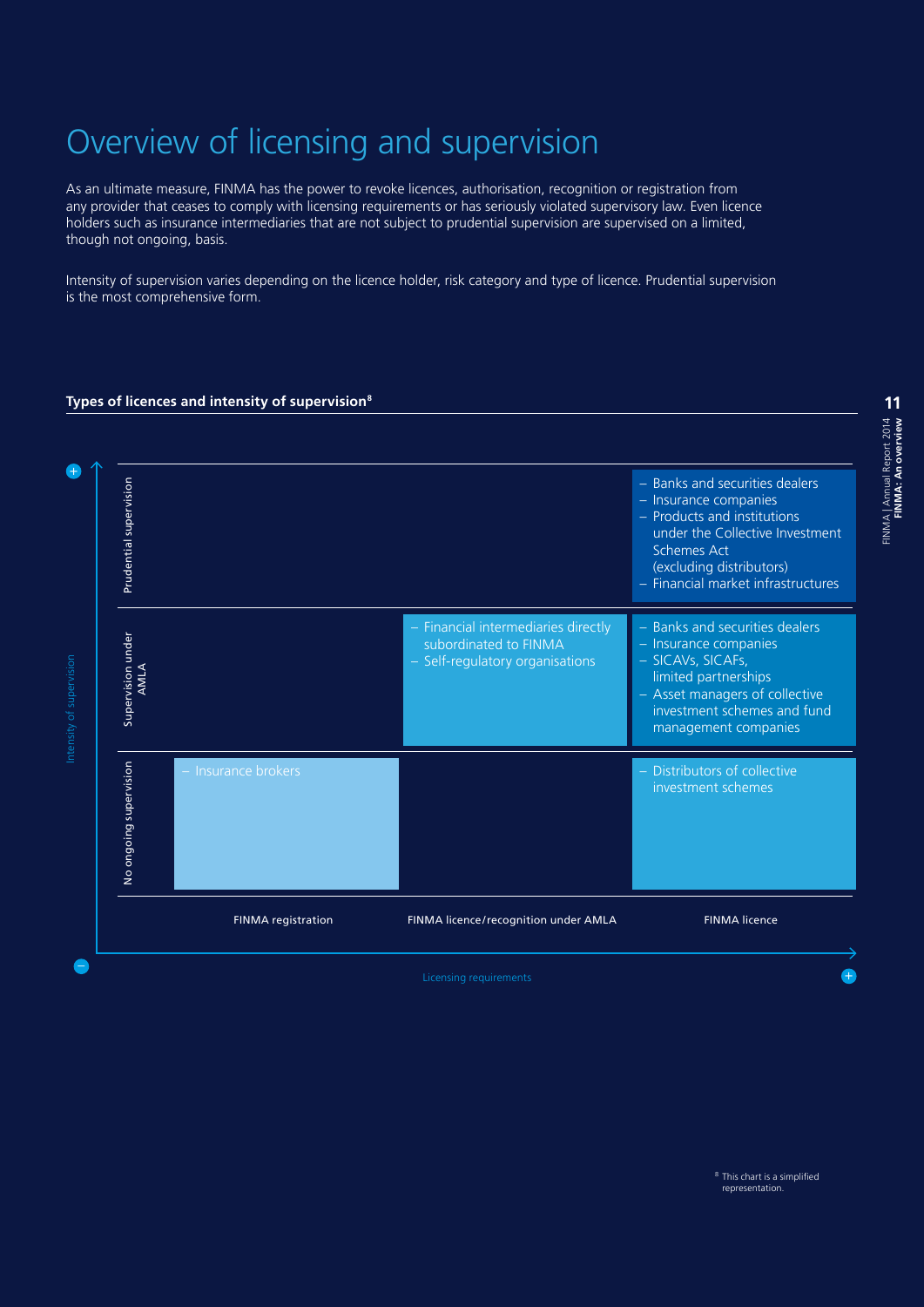# **2014 in milestones**

From A for asset management to Z for Zenith Vie, 2014 was a year of many and varied challenges for FINMA. The key milestones are summarised below by quarter.

#### **First quarter**

#### **Mark Branson becomes new FINMA CEO**

The FINMA Board of Directors appointed former Deputy CEO and Head of Banks division, Mark Branson, to succeed Patrick Raaflaub, FINMA's first CEO, who stepped down at the end of January after five successful years building the new authority. The Federal Council confirmed the appointment on 26 March and Mark Branson took up the post on 1 April. Léonard Bôle (Markets), Michael Loretan (Asset Management), Michael Schoch (Banks) and Peter Giger (Insurance) also joined the FINMA Executive Board during the year.

#### **IAIS launches quantitative field trial of ComFrame**

At the beginning of 2014, the International Association of Insurance Supervisors (IAIS) began a large-scale field test of quantitative capital requirements as part of a comprehensive programme to assess the Common Framework (ComFrame).<sup>9</sup> The first step is to draw up the basic capital requirements (BCR) which are to form the basis of the higher loss absorbency for global systemically important insurers (G-SIIs) and the Insurance Capital Standard (ICS) for internationally active insurance groups (IAIGs). Together with ComFrame, they are scheduled to enter into force in 2019.

#### **Second quarter**

#### **Move to new headquarters in Bern**

On 1 April, FINMA officially transferred its headquarters from Einsteinstrasse 2 to Laupenstrasse 27 and brought its three Bern offices together in one location. The move back to the city centre, which had been planned for some time, makes it easier for commuters and guests visiting FINMA to reach its headquarters by public transport.

#### **New Asset Management and Markets divisions**

The Markets division was split into two in the spring. The new Asset Management division is chiefly responsible for licensing, authorising and supervising institutions and products under the Collective Investment Schemes Act (CISA), while the new Markets division supervises financial market infrastructures, combats money laundering and coordinates regulatory audits.

#### **Proceedings against Credit Suisse**

On 20 May, Credit Suisse announced that it had reached an agreement with various US authorities. The same day, FINMA published a report on its enforcement proceedings against Credit Suisse in 2011–12 regarding the bank's cross-border business with US clients. It ruled that the bank had not applied adequate risk management in this area as required under Swiss supervisory law. Credit Suisse has implemented the measures ordered by FINMA.

#### **International Monetary Fund publishes financial sector evaluation**

On 28 May, the International Monetary Fund (IMF) published its main reports on the Financial Sector Assessment Program (FSAP), which offered a mostly positive verdict on the stability, regulation and supervision of the sector in Switzerland. Many of the improvements suggested by the IMF experts have already been incorporated into ongoing amendments to the Swiss regulatory framework.

#### **Raiffeisen Group declared systemically important**

On 16 June, the Swiss National Bank classified the Raiffeisen Group as systemically important. The crucial factor in the decision was the bank's strong market position in the deposit-taking and lending business. FINMA is currently deciding on "too big to fail" requirements for the Raiffeisen Group.

#### **Proceedings against BNP Paribas (Suisse) SA concluded**

FINMA conducted enforcement proceedings against BNP Paribas (Suisse) SA focusing on compliance with US sanctions. In a ruling dated 30 June, it stated that the bank had not applied adequate risk management in this area as required by Swiss supervisory law. FINMA ordered corrective measures against BNP Paribas (Suisse).

#### **Third quarter**

#### **Groupe Mutuel ordered to reimburse premiums**

FINMA had imposed a number of measures on Groupe Mutuel on 31 March, and on 24 July ordered it to reimburse premiums to numerous policyholders of supplementary health insurance. On 29 September, the insurance company announced the appointment of an entirely new Board of Directors.

#### **"Too big to fail" ruling on systemically important Zürcher Kantonalbank**

In a ruling dated 29 August, FINMA set out its special capital, liquidity and risk diversification requirements for the systemically important Zürcher Kantonalbank (solo and group), as required under Article 10 para. 1 BA.

#### **Bankruptcy proceedings initiated against Banque Privée Espírito Santo SA**

On 19 September, FINMA initiated bankruptcy proceedings against Banque Privée Espírito Santo SA domiciled in Pully and found that the bank, which had been in voluntary liquidation since July 2014, was over-indebted. The loss of confidence following the group's collapse had posed serious problems for the Swiss company. At the end of August, FINMA launched enforcement proceedings against the bank related to distribution of the group's financial products.

**12**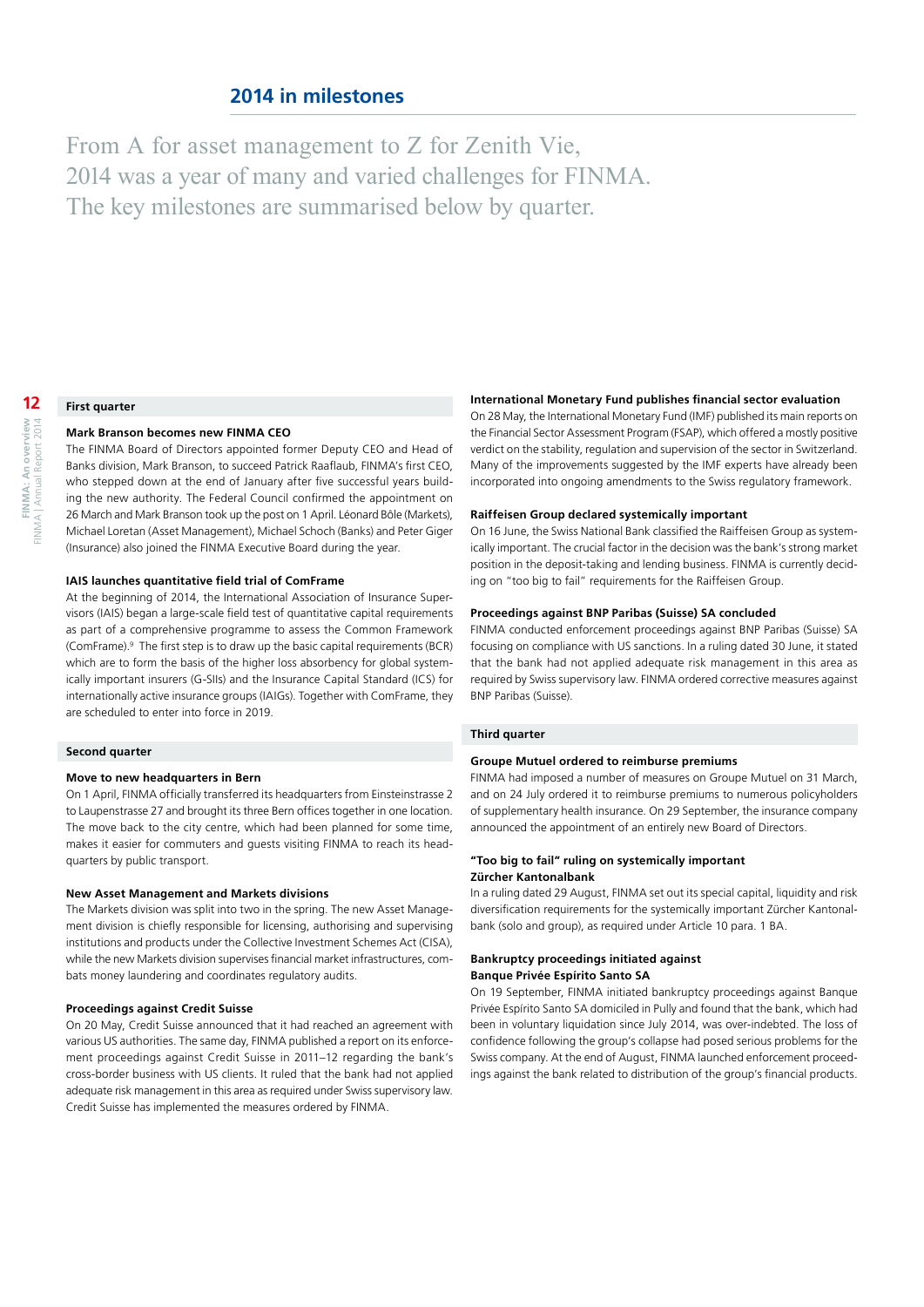#### **Proceedings against Coop Bank and its former CEO regarding market manipulation concluded**

In a ruling dated 24 October, FINMA found that the Coop Bank had manipulated the market price of its own bearer shares between 2009 and 2013. This constituted a serious violation of supervisory provisions on market manipulation and an infringement of its organisational and business conduct requirements. FINMA imposed special conditions on the bank and banned the former CEO, who was held principally responsible, from holding a management position at a supervised institution for three years.

#### **New enforcement and communication policies**

On 30 October, FINMA published its new enforcement and communication policies. The enforcement policy replaces an earlier version from 2009 and outlines how FINMA takes enforcement action against regulatory violations and where its priorities lie. The communication policy explains the criteria governing FINMA's public information policy and the vehicles it uses.

#### **Proceedings against UBS concluded, individual proceedings opened regarding foreign exchange manipulation**

On 11 November, FINMA concluded enforcement proceedings against UBS related to the bank's foreign exchange dealings in Switzerland. It found that owing to the conduct of its staff and breach of organisational rules, the bank had severely violated proper business conduct requirements. FINMA ordered UBS to disgorge a total of CHF 134 million and imposed other measures. It also initiated enforcement proceedings against 11 members of the bank's staff and management involved in the case.

#### **Portfolio transfer and bankruptcy proceedings at Zenith Vie SA**

The life insurance company Zenith Vie SA no longer fulfilled the regulatory capital requirements. To protect its policyholders, on 5 December FINMA therefore ordered the transfer of all its policyholder portfolios to a newly founded company held by private insurance companies. On 15 December, FINMA also initiated bankruptcy proceedings against Zenith Vie, which was found to be over-indebted.

#### **Rules on calculating the leverage ratio, disclosure of the leverage ratio and liquidity coverage ratio**

FINMA Circular 2015*/*3 "Leverage ratio" sets out the rules for calculating the ratio, which is defined as Tier 1 capital divided by the total exposure. FINMA Circular 2008/22 "Disclosure – banks" now also contains disclosure requirements for the leverage ratio and liquidity coverage ratio. The two circulars came into force on 1 January 2015.

#### **Self-assessment of risk situation and capital requirements for insurance groups**

In 2014, FINMA drew up requirements for insurance groups and conglomerates to carry out the Own Risk and Solvency Assessment (ORSA). These will be applied for the first time in 2015 in the form of voluntary reporting to FINMA. ORSA is forward-looking and will provide an overall view of risks and capital adequacy as required for business management during the planning period.

#### **Federal Council report on FINMA and its regulatory and supervisory activities**

The report published by the Federal Council on 18 December in response to the Graber postulate and other parliamentary initiatives was a key milestone in assessing FINMA's fulfilment of its remit since its creation.

<sup>9</sup> See also "FINMA and international standardsetting bodies", p. 17.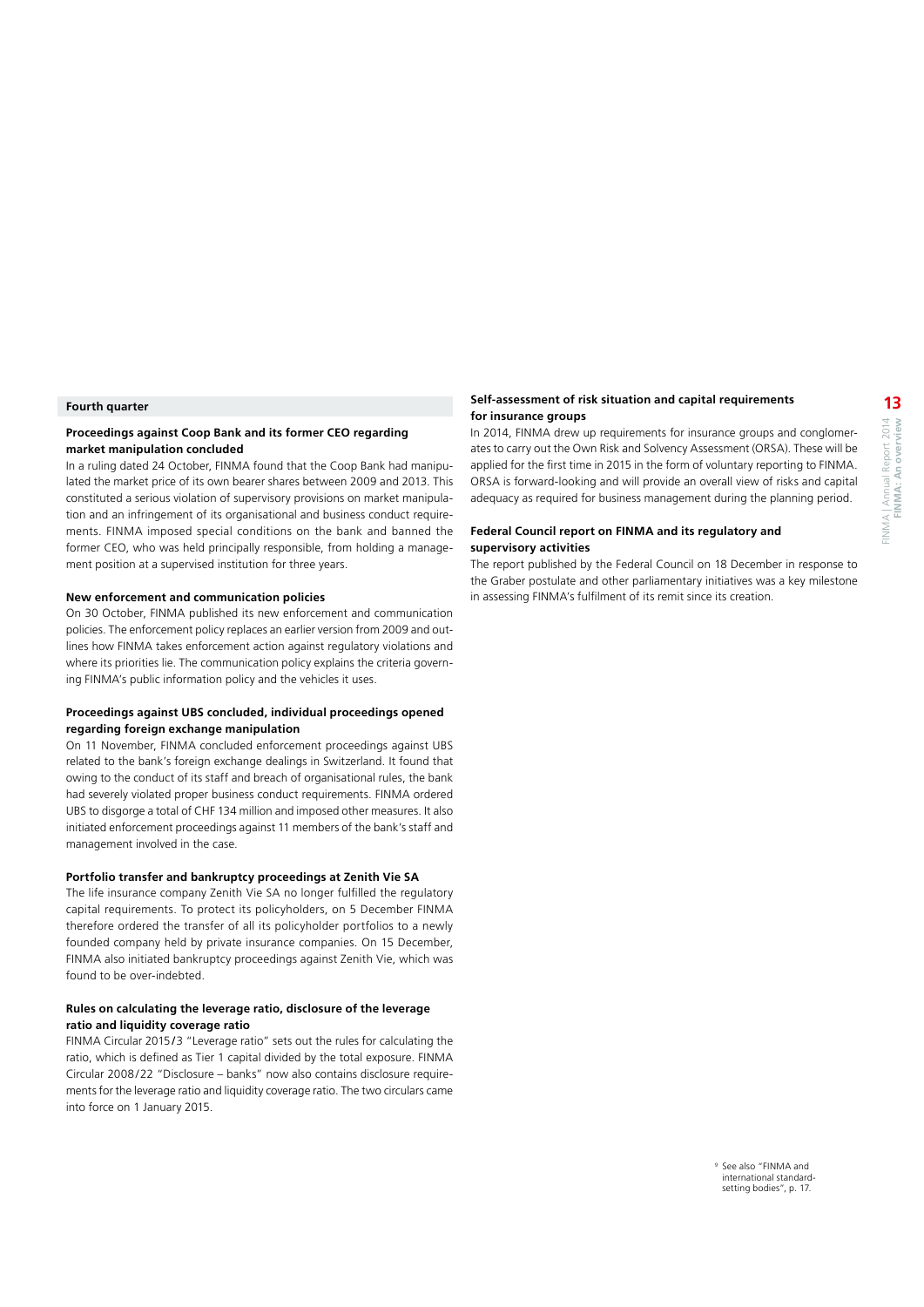In the political world, the primary focus in 2014 was on supervisory issues from previous years. The Federal Council also published a report on FINMA's supervisory activities in response to the Graber request.

> In 2014, FINMA again provided specialist information to the Committees for Economic Affairs and Taxation (CEAT) on a number of occasions. In January, when the CEAT were asked to rule on parliamentary initiatives to further develop the Swiss "too big to fail" legislation and the separation of retail and investment banking, FINMA representatives reported on their experience in implementing the "too big to fail" regime.

## **Hearings before supervisory committees**

In May 2014, following its annual appearance before the Control Committees (CCs) in April, FINMA welcomed a subcommittee of the Finance Committees (FCs) to a briefing at its offices. The hearings served essentially to provide information on ongoing supervision, mainly the majority of FINMA's work that takes place away from the media spotlight.

There were fewer parliamentary initiatives related to FINMA's work than in previous years. Instead, focus was mostly on legacy issues and FINMA's enforcement practice, which repeatedly gave rise to questions by politicians.

# **Federal Council report in response to parliamentary initiatives**

The report<sup>10</sup> published by the Federal Council on 18 December 2014 in response to the Graber request<sup>11</sup> and other parliamentary initiatives was a key milestone in assessing FINMA's fulfilment of its remit since its creation. It follows a comprehensive study of FINMA's regulatory and supervisory activities based on a number of external expert opinions, and offers a favourable overall verdict on the authority and its work. The Federal Council concludes that FINMA's legal form, management structure and organisation ensure efficient and effective supervision of the financial markets. It particularly emphasises the exploitation of cross-divisional synergies since the new authority was created in early 2009.

In its report, the Federal Council considers the current formulation of FINMA's mandate, with its focus on protection, to be appropriate. It believes that the proposal made by various parties to give FINMA the separate task of enhancing the reputation and competitiveness of the Swiss financial centre would inevitably lead to conflicts of interest and a loss of credibility, both nationally and internationally. The Federal Council also believes that FINMA's regulatory powers are appropriate, as are its internal rules designed to secure uniform and consistent regulatory action. However, it identified room for improvement in a number of areas, and has made corresponding recommendations to FINMA.

In anticipation of the report, FINMA drew up its new communication policy<sup>12</sup> and enforcement policy13 containing improvements designed to enhance the transparency of its activities. It will also assess carefully the recommendations for further improvements set out by the Federal Council and address their implementation where necessary.

- <sup>10</sup> See Federal Council report "Die FINMA und ihre Regulierungs- und Aufsichts-tätigkeit" (FINMA and its supervisory and regulatory activities) dated 18 December 2014 in fulfilment of requests 12.4095 Graber, 12.4121 de Courten, 12.4122 Schneeberger and 13.3282 de Buman ([http://www.news.admin.ch/](http://www.news.admin.ch/NSBSubscriber/message/attachments/37800.pdf) [NSBSubscriber/message/attach](http://www.news.admin.ch/NSBSubscriber/message/attachments/37800.pdf)-[ments/37800.pdf, in German](http://www.news.admin.ch/NSBSubscriber/message/attachments/37800.pdf)).
- <sup>11</sup> See request 12.4095 "External and independent assessment of FINMA", submitted by Council of States member Konrad Graber on 11 December 2012.
- <sup>12</sup> See "FINMA and its national stakeholders", p. 15. <sup>13</sup> See "Enforcement policy",
- p. 30.

**FINMA: An overview**  FINMA | Annual Report 2014

FINMA: An overview<br>FINMA | Annual Report 2014

**14**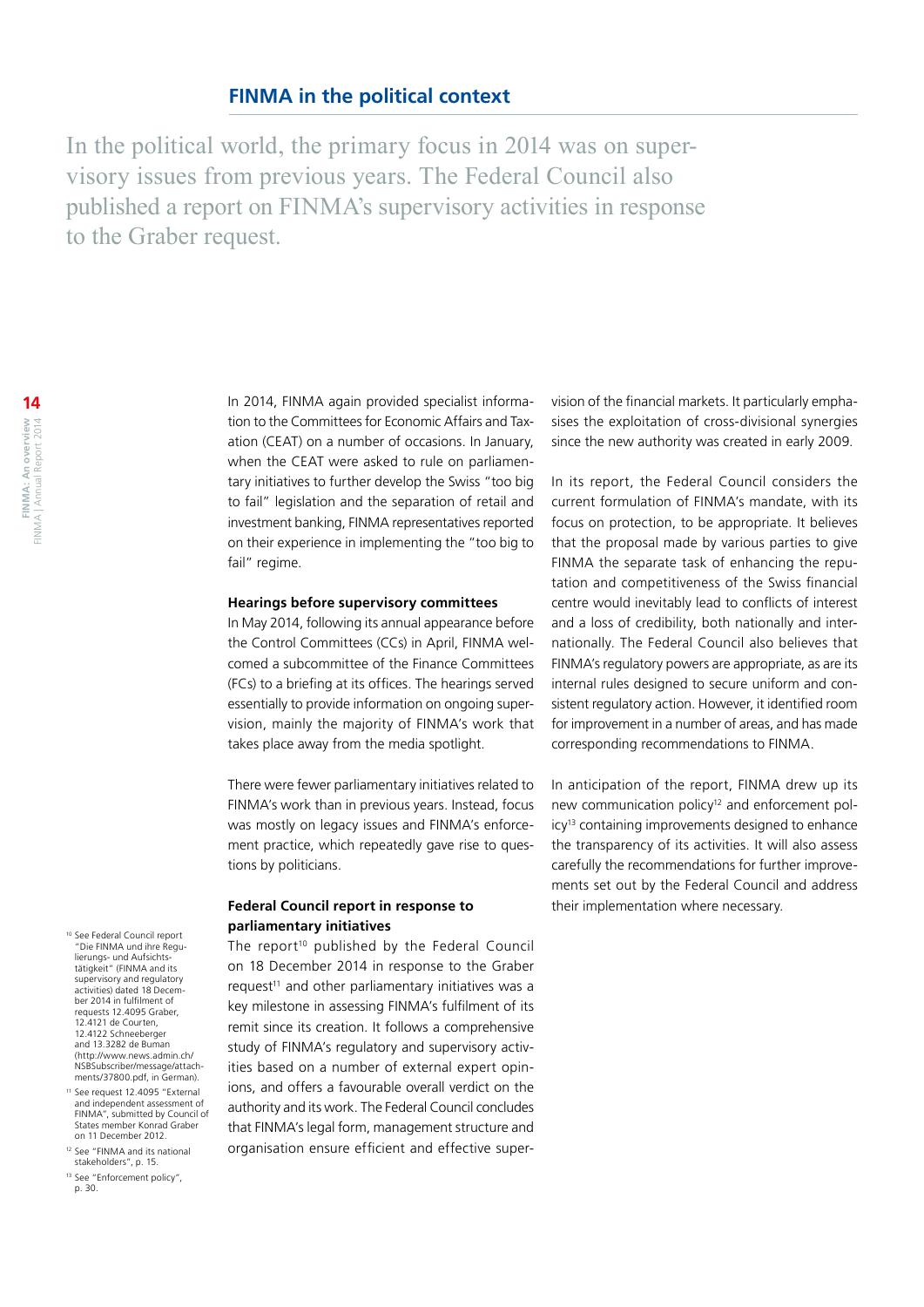FINMA maintains contacts with a large number of national institutions and associations. To the extent permitted by law, it pursues a policy of open and transparent communication with supervised institutions, other stakeholders and the public at large.

FINMA maintains regular contact in various forms with almost 100 institutions and associations. They include supervisory authorities, prosecutors, other authorities and federal bodies, as well as the associations of supervised institutions. There are also important contacts with business, professional and staff associations, as well as consumer protection organisations and ombudsmen in the various supervisory areas. Through active dialogue with its stakeholder groups, FINMA aims to improve understanding of supervisory and regulatory matters and raise awareness of financial market issues.

# **Brunetti group of experts**

FINMA devoted considerable resources to its work as a member of the Federal Council-appointed group of experts on further developing financial market strategy and three of its four topic-based sub-groups. FINMA contributed both its technical expertise and perspective as a supervisory authority. The Federal Council took note of the group's final report<sup>14</sup> on 5 December 2014.

#### **Communication policy**

The Financial Market Supervision Act (FINMASA) requires FINMA to report on its activity and practice at least once a year, limit communication on individual proceedings to exceptional cases, and respect the personal rights of those it supervises. The legislation therefore places restrictions on FINMA, but also grants the authority a degree of discretion with regard to its communication.

The communication policy<sup>15</sup> establishes a framework for FINMA's information strategy and explains how it interprets the discretion granted to it. It lays down the principles of its communication policy, such as creating legal certainty, enhancing the preventive effect of supervision and explaining FINMA's regulatory actions, and sets out the options and limits available to it. It explains the areas and extent of the information FINMA provides to supervised institutions and the public (individuals, parliamentarians and the media) and the vehicles used. Communication on general supervisory issues is continual and detailed, while regulatory matters are dealt with solely in FINMA ordinances and circulars. FINMA's ability to provide information on individual companies and persons is circumscribed by law. The policy is designed to help improve the structure of FINMA's communication activities. It was published on 1 November 2014.

# FINMA debates with academic community members

A number of seminars once again took place at FINMA in 2014 at which university professors<sup>16</sup> presented the results of their latest research on financial market topics. FINMA's aim in staging these events is to foster debate with the academic community and engage in critical discussion of relevant issues. The seminars are also an opportunity for FINMA staff to learn more about the latest findings of academic research.

- <sup>14</sup> See final report "Expertengruppe zur Weiterentwicklung der Finanzmarktstrategie" (Expert group on the further development of financial market strategy) dated 1 December 2014 [\(http://www.news.admin.ch/](http://www.news.admin.ch/NSBSubscriber/message/attachments/37585.pdf) [NSBSubscriber/message/attach](http://www.news.admin.ch/NSBSubscriber/message/attachments/37585.pdf)[ments/37585.pdf, in German\)](http://www.news.admin.ch/NSBSubscriber/message/attachments/37585.pdf).
- <sup>15</sup> See FINMA communication policy dated 25 September 2014 [\(http://www.finma.ch/e/aktuell/](http://www.finma.ch/e/aktuell/Documents/ll-FINMA-Kommunikationsleitlinien-20140925-e.pdf) [Documents/ll-FINMA-Kommuni](http://www.finma.ch/e/aktuell/Documents/ll-FINMA-Kommunikationsleitlinien-20140925-e.pdf)[kationsleitlinien-20140925-e.pdf](http://www.finma.ch/e/aktuell/Documents/ll-FINMA-Kommunikationsleitlinien-20140925-e.pdf)).
- <sup>16</sup> Prof. Ernst Fehr, Prof. Steven Ongena and Prof. Franca Contratto (University of Zurich), Prof. Franco Lorandi and Dr Martin Eling (University of St. Gallen), Prof. Jörg Rocholl (European School of Management and Technology, Berlin), Prof. Anat Admati (Stanford University), Prof. Geoffrey Parsons Miller (New York University), Nicolas Véron (Brussels European and Global Economic Laboratory [Bruegel]).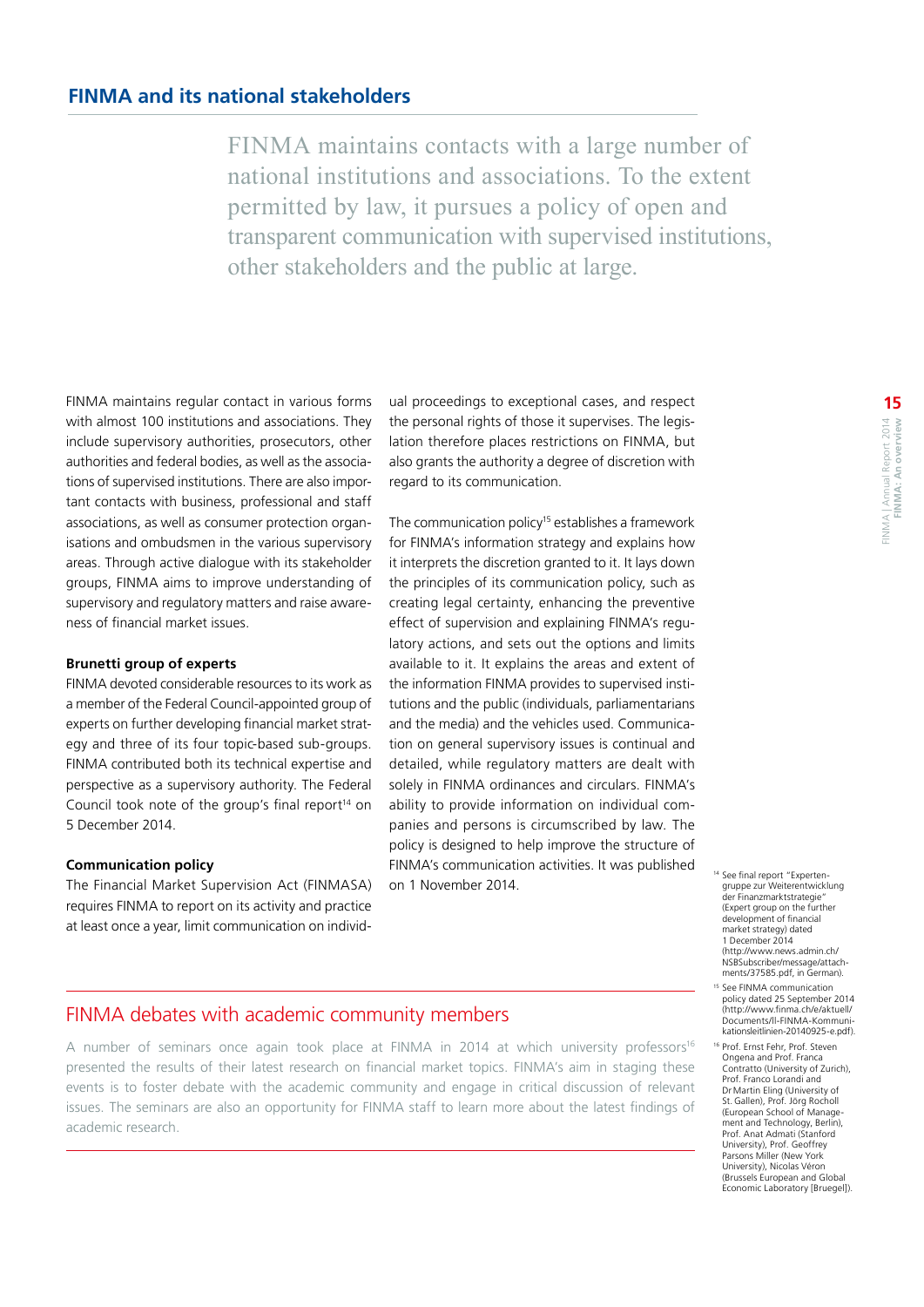# Key topics discussed with important stakeholder groups

FINMA conducts institutionalised annual or semi-annual discussions with the most important associations and stakeholder groups of supervised institutions. The main topics covered in 2014 are indicated below.

# BANKS Swiss Bankers Association (SBA)

- Cross-border financial services (US)
- Self-regulation of the mortgage market
- Market access for Swiss financial services providers in the European Union
- FFSA, FinIA, FMIA

### INSURANCE COMPANIES

# Swiss Insurance Association (SIA)

- Regulatory projects, in particular the revision of the Insurance Supervision Ordinance (including the Swiss Solvency Test)
- International trends in supervision
- Equivalence recognition by the European Commission
- Financial centre strategy
- FFSA, FinIA

# COLLECTIVE INVESTMENT SCHEMES

# Swiss Funds & Asset Management Association (SFAMA)

- Full revision of the FINMA Collective Investment Schemes Ordinance
- SFAMA guidelines on distribution of collective investment schemes and transparency
- Adjustments to current model documents to reflect revisions of the Collective Investment Schemes Act and the Collective Investment Schemes Ordinance

# AUDIT FIRMS

# Swiss Institute of Certified Accountants and Tax Consultants (SICATC)

- Implementation of new instruments for regulatory audits
- Independence of audit firms
- Transfer of supervisory responsibilities for audit firms to the Federal Audit Oversight Authority
- Full revision of the Financial Market Auditing **Ordinance**
- Results measurement and quality controls in auditing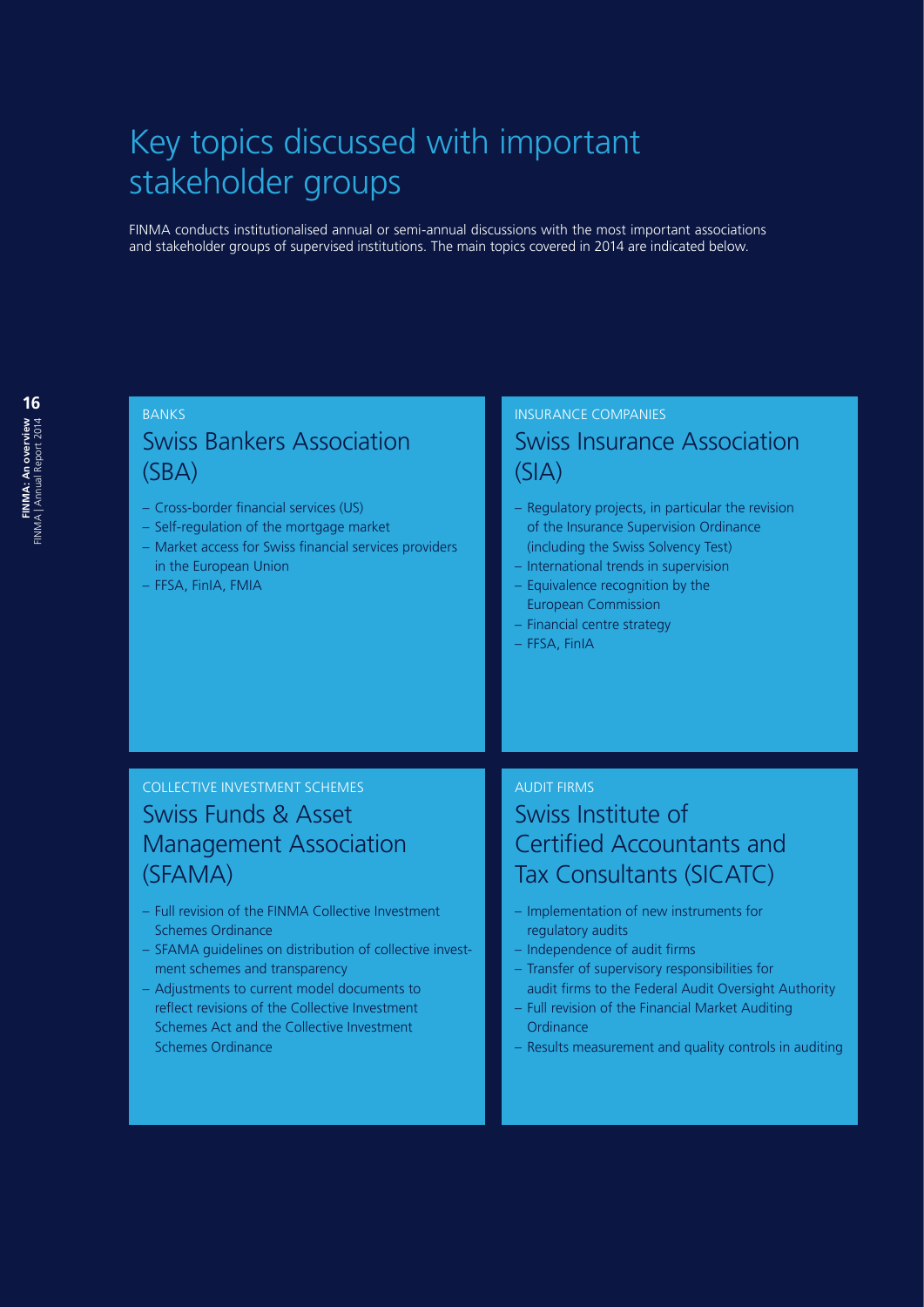Reform of financial market regulation continued at the international level in 2014. Through its participation in various bodies, FINMA actively influences the drafting of international standards.

FINMA is represented in various international organisations and, in particular, standard-setting bodies such as the Basel Committee on Banking Supervision (BCBS), the International Association of Insurance Supervisors (IAIS) and the International Organization of Securities Commissions (IOSCO). As well as providing a forum for exchanging experience and discussing current developments, these bodies are involved in drawing up internationally recognised minimum standards for financial market regulation and supervision. As a member, FINMA works to achieve solutions that are as appropriate and proportionate as possible and to leave sufficient scope for regulation and supervision in line with the needs of the Swiss financial sector, while also creating a level playing field for market participants.

#### **Financial Stability Board**

The Financial Stability Board (FSB) liaises between the G-20 and the BCBS, IAIS and IOSCO, representing the various sectors. Although Switzerland is not a member of the G-20, it is closely involved in formulating the main international regulatory reforms through its work on the FSB. FINMA's CEO represents Switzerland in the Standing Committee on Supervisory and Regulatory Cooperation, while FINMA represents Swiss interests in the Resolution Steering Group. It also continues to work closely with the Swiss National Bank (SNB) and the State Secretariat for International Financial Matters (SIF), which represent Switzerland on the FSB's Steering Committee and other committees.

The FSB again focused on resolving the "too big to fail" issue in 2014, revising the basic requirements for the orderly resolution of global systemically important financial institutions, discussing the required level of loss-absorbing capital in bankruptcies and addressing the cross-border recognition of resolution action. It also continued its work on shadow banks and OTC derivatives.

#### **Basel Committee on Banking Supervision**

Switzerland is represented at the highest level of the BCBS by FINMA and the SNB. In 2014, the Committee once again focused on completing central elements of the Basel III framework,<sup>17</sup> in particular the technical details of the leverage ratio and net stable funding ratio (NSFR), disclosure obligations related to the liquidity coverage ratio (LCR), and capital requirements for bank exposures to central counterparties. Framework regulation on measurement and limitation of risk concentrations was also finalised in 2014 and principles on the treatment of securitisations were adopted.

In addition to drafting new standards, the BCBS is devoting much effort to reviewing compliance with existing minimum standards. In 2014, FINMA headed the team assessing Basel III compliance in the US. The BCBS also examines the impact of the minimum standards on an ongoing basis in its Basel III monitoring exercise. FINMA and its supervised institutions regularly take part in the quantitative impact studies (QISs) carried out in this context.

<sup>17</sup> See "Implementation of Basel III in Switzerland", p. 45.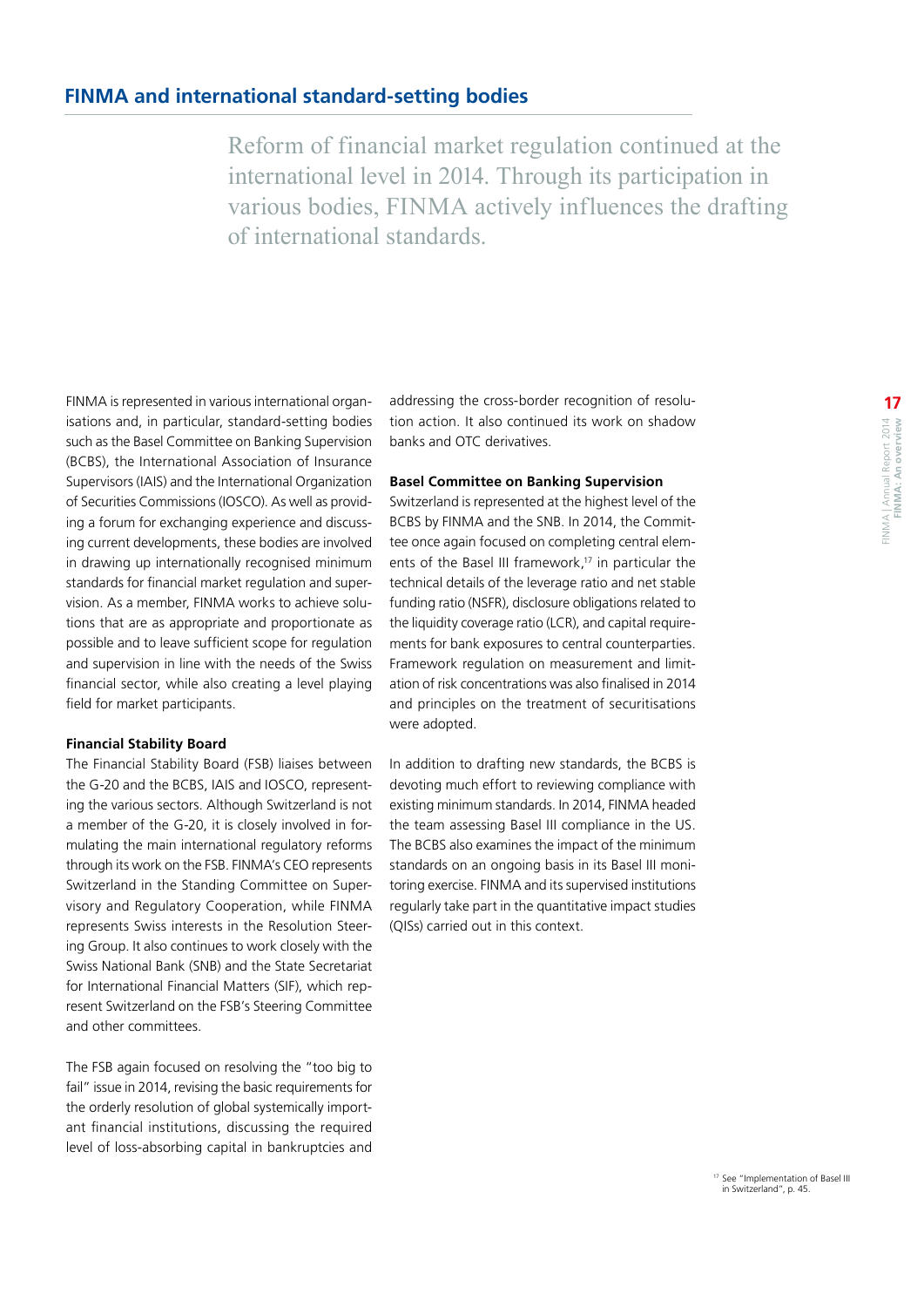# **International Association of Insurance Supervisors**

FINMA was re-elected to the Executive Committee of the IAIS in spring 2014. During the year, the IAIS again focused on identifying global systemically important insurers (G-SIIs) for the FSB and measures for limiting their risks. Acting on behalf of the G-20 and in coordination with the relevant national supervisory authorities, the FSB designated nine insurers as global systemically important financial institutions for the first time in July 2013. None of them were Swiss. The status of the same firms was confirmed in November 2014 on the basis of the latest evaluations.18 The FSB and IAIS additionally announced a revision of the identification method, also to include reinsurers.

On 23 October 2014, the IAIS published the basic capital requirements (BCR).<sup>19</sup> This is the first milestone in the development of a global Insurance Capital Standard (ICS). The IAIS also published various guidelines on implementing the G-SII measures.

Good progress was also made on the Common Framework for the Supervision of Internationally Active Insurance Groups. Known as ComFrame, it forms the international basis for national supervisory authorities to record the qualitative and quantitative risks of insurance groups in their entirety. Various ComFrame field tests, including the ICS, were conducted in 2014, and more are planned ahead of scheduled implementation in 2018 and 2019. Selected Swiss insurance groups and FINMA are actively involved. <sup>18</sup> See FSB press release and are actively involved.

The IAIS is also continually revising some of the Insurance Core Principles (ICP), which contain minimum standards for appropriate insurance regulation and supervision and form the basis for evaluations under the IMF's Financial Sector Assessment Program (FSAP).

# **International Organization of Securities Commissions**

FINMA's Chair was once again elected as Switzerland's representative to the IOSCO Presidents' Committee at the annual conference in October. IOSCO continued work on strengthening capital markets as the foundation for economic growth in 2014. Major issues included implementation of the principles on financial benchmarks and further groundwork on global systemically important financial institutions (G-SIFIs) outside the banking and insurance sector. IOSCO made further progress with the Multilateral Memorandum of Understanding, its international benchmark for cross-border cooperation, and the development of an effective enforcement mechanism for a credible deterrence framework. The work of the task force on cross-border regulation established in June 2013 is also at an advanced stage. Its goal is to identify and, as far as possible, remove unnecessary hindrances to cross-border financial market activities. FINMA supports this as vice-chair of the task force. Discussions also took place during the year on drawing up standards for simplified securitisation structures. Work began on an initiative related to capacity building, which includes providing technical assistance to emerging markets on developing

<sup>19</sup> See IAIS documentation on the BCR standard dated 23 October 2014 ([http://iaisweb.org/index.cfm?](http://iaisweb.org/index.cfm?event=openFile&nodeId=34528) [event=openFile&nodeId=34528](http://iaisweb.org/index.cfm?event=openFile&nodeId=34528)).

**18**FINMA: An overview<br>FINMA | Annual Report 2014 **FINMA: An overview**  FINMA | Annual Report 2014